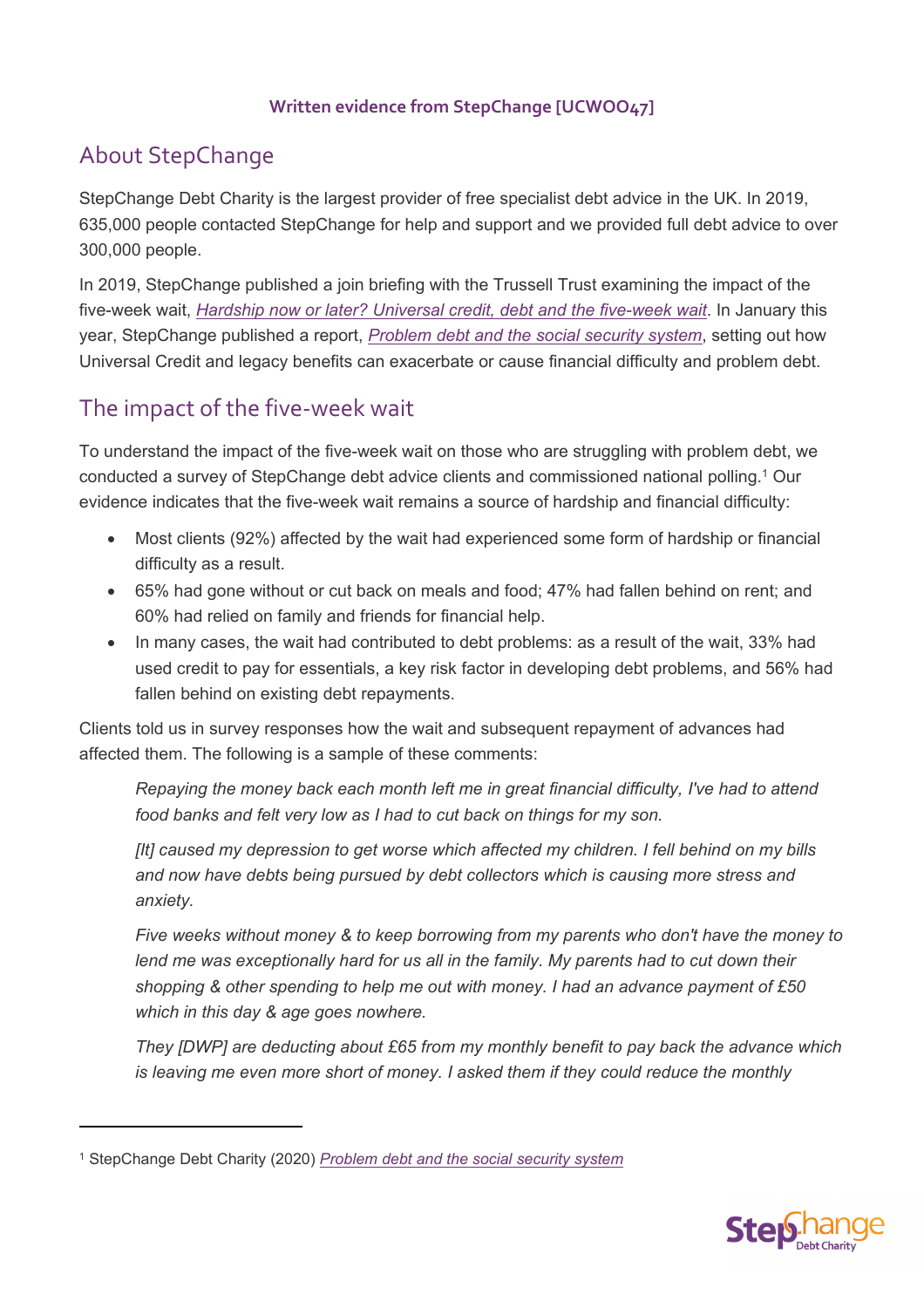*repayment amount so that I pay it back over a longer period, but they said they were unable to do that.*

*The stress caused by the wait and the subsequent [lower] payments has led to bouts of depression and constant worry over how I'm going to manage to meet my financial obligations. During my first year on Universal Credit I was twice issued with a Notice of Possession Order from my landlord because I couldn't meet my rent payments with the money I was getting.*

Universal Credit advance payments worth up to 100% of the value of the first payment have undoubtedly helped many people. However, the five-week wait continues to cause problems despite the availability of advance payments for several reasons:

- Some of those accessing support continue to experience difficulty accessing advance payments – reasons for this include eligibility criteria (claimants must be able to show hardship to access an advance payment), ID verification delays or obstacles, communication problems and administrative errors.
- The repayment of advances through deductions from subsequent monthly payments often causes hardship or financial problems. To illustrate this issue, the monthly repayment of a 100% advance payment for a single parent with two children entitled to a full (not tapered) Universal Credit payment would be £73. The average budget surplus  $-$  the amount remaining after accounting for essential expenses – of StepChange clients who are single parents is £24. (In fact, 31% of single parent clients have a budget deficit.)

This example is typical: those applying for support often do not have the flexibility to make substantial debt repayments. This means the repayment of advances is rarely affordable and tends to spread difficulty over a long period. Spreading repayment may appear helpful but when unaffordable can precipitate hardship and financial crisis just as easily as a larger, short-term income shock.

The negative impacts of the five-week wait on households do not exist in isolation and are often compounded by other problems linked to the design of Universal Credit. These include a lack of control over payments, unpredictable fluctuations in support, unaffordable deductions to repay overpayments and other debts (other than advance payments) and persisting administrative delays and errors.

When we asked clients if receiving Universal Credit had made it easier or harder for them to budget and manage their financial situation, 9% chose easier and 65% harder (23% selected neither and 3% 'unsure'). Our national population polling indicates that 25% of those receiving Universal Credit are affected by problem debt, three times the rate among the general population (8%), and 11% more than those receiving legacy benefits (14%).<sup>2</sup>

<sup>&</sup>lt;sup>2</sup> Large national poll conducted by YouGov Plc. Total sample size was 4,972 adults. Fieldwork was undertaken between 28th November - 2nd December 2019. The survey was carried out online. The figures have been weighted and are representative of all GB adults (aged 18+).

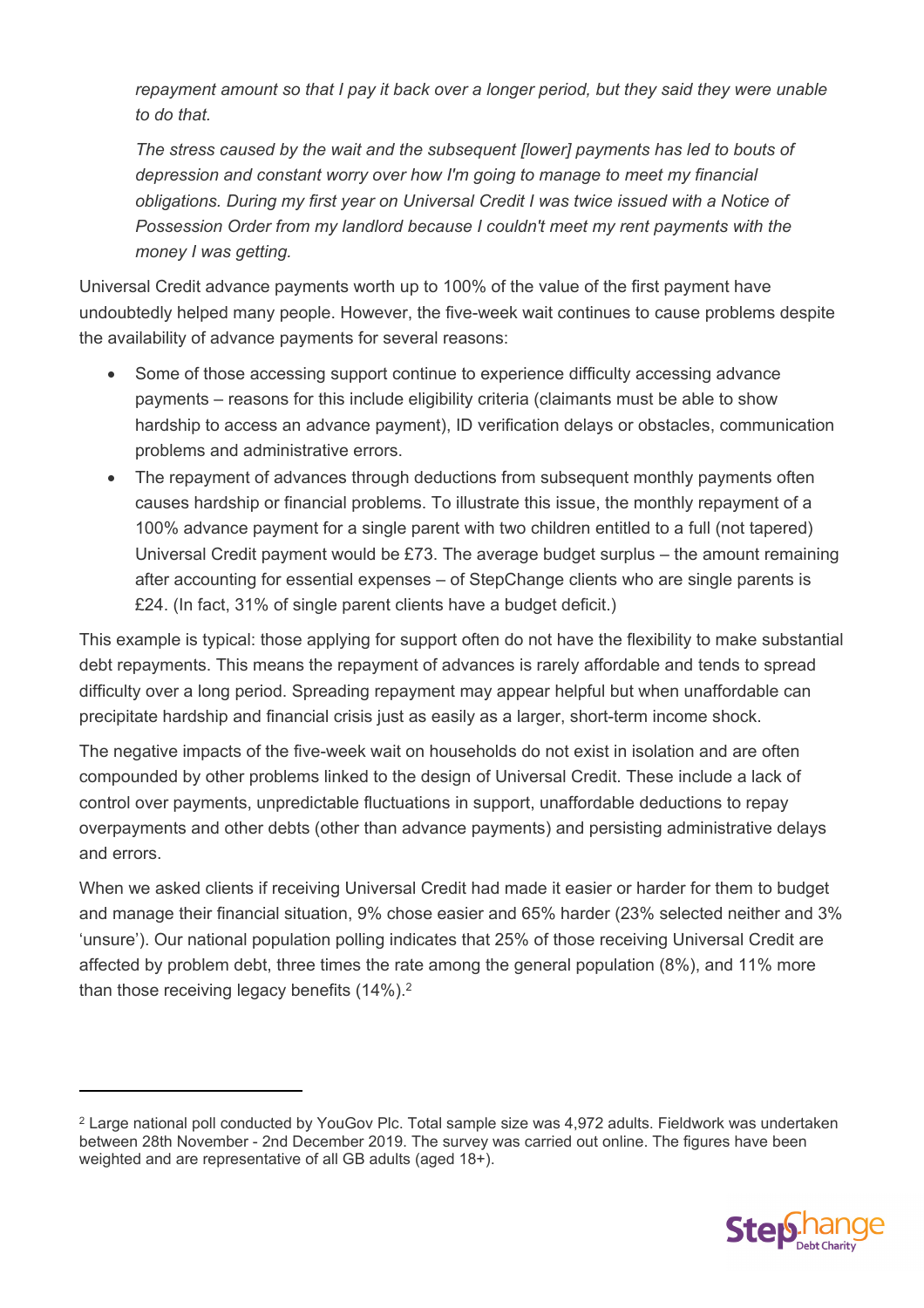# **Policy options to address the five-week wait**

StepChange supports people affected by financial difficulty and problem debt. The most common reason households struggle with debt is a combination of an underlying lack of financial resilience, driven primarily by low income, and income shocks, most often linked to unemployment and illness. Through our advice work, we see how important it is that the social security system supports people to make ends meet and stabilise their financial situation. The five-week wait works directly against these aims and does not have any compelling public policy grounds. It is imperative that the fiveweek wait is designed out of Universal Credit as soon as possible.

The committee's call for evidence highlighted the range of options that have been proposed to mitigate or eliminate the five-week wait. We do not agree this range of options reflects a lack of agreement about solutions; rather, the problem is complex and more than one solution is needed to effectively eliminate the wait.

Any solution must address the wait for both those receiving legacy benefits who transition to Universal Credit (through natural or managed migration) and those who make a new claim for support. These groups have distinct needs, and there is no 'one size fits all' solution. This means a combination of solutions is needed:

- Extending the 'run-on' of legacy benefits from Housing Benefit, JSA, income support and ESA to tax credits, which would prevent a gap in payments for those making the transition to Universal Credit from legacy benefits. This is important because for households with children and those affected by disability tax credit payments are often the largest component of support.<sup>3</sup>
- Turning advance payments into a non-repayable grant for those making new Universal Credit claims. While significant, this step is necessary to stop passing on significant debt to financially vulnerable households and prevent continuing waves of hardship and harm for those accessing Universal Credit. Grants could be targeted at more vulnerable groups: however, most of those who apply for Universal Credit are vulnerable to financial difficulty and the most effective and fair approach would be to provide grants to all claimants.

In the longer term, there are a wider range of steps needed to put Universal Credit on a sustainable footing, such as introducing more flexibility in assessment periods and more control over payments – StepChange has set out reforms needed to ensure Universal Credit works for those affected by problem debt.<sup>4</sup> While we believe further reforms are needed as soon as possible, such changes should not delay urgent action to address the five-week wait.

One of these steps is the introduction of greater flexibility to backdate support for new applicants. Universal Credit claims can only currently be backdated in limited circumstances (for example, where someone was unable to make a claim due to illness). Our experience as a debt advice provider is



<sup>&</sup>lt;sup>3</sup> This approach would not eliminate the need for advance payments entirely since some households migrating to Universal Credit will be eligible for a higher level of support due to a change in circumstances; however, it would both greatly reduce the number of households that need an advance payment and reduce the amount of the advance needed.

<sup>4</sup> StepChange Debt Charity (2020)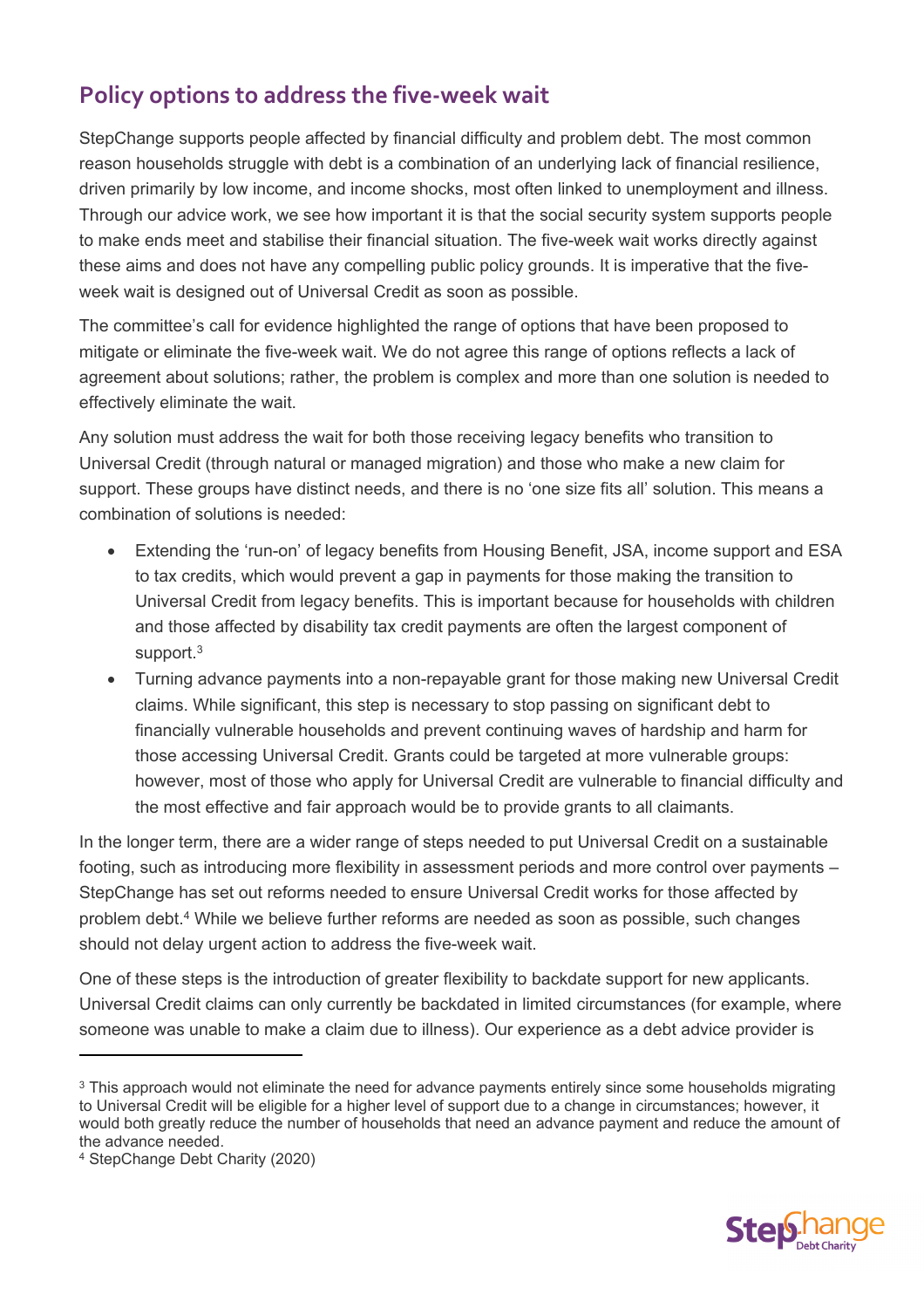that many people delay accessing support for a number of reasons, including excessive optimism about their situation, stigma, a lack of knowledge of the support available, and difficulty managing their situation due to multiple pressures, often compounded by mental health problems. Allowing new Universal Credit claims to be backdated by at least a month would end the wait for many households because, from the point they first claim, they would immediately be eligible for a payment covering the last month (if they had no source of income during this period).

Technical issues have been cited as a barrier to addressing the five-week wait. We do not underestimate these issues, but the government must be transparent about the nature of these barriers, the relative costs and benefits of addressing them, and clear about the pathway to removing arbitrary limitations on the design of the social security system. More generally, learning occurs in any complex and large-scale programme and policy and political conditions change: one clear lesson from Universal Credit is the need for policy makers to develop infrastructure that is flexible and future proofed as far as possible.

# Suspending deductions from Universal Credit

The economic impact of Coronavirus has increased the urgency of acting to mitigate the negative impacts of the five-week wait. The large influx of people into Universal Credit during the social distancing period means that an effective approach must address both the five-week wait for future claimants and support those who have recently made new claims. In light of the urgent need to mitigate hardship and support households, the government should suspend deductions from both Universal Credit and legacy benefits for 12 months.

Over half (54%) of StepChange clients receiving Universal Credit report having at least one deduction in place; 40% of clients had two or more deductions in place and 15% had three or more. Among clients, deductions are most frequently for Universal Credit advances, benefit overpayments and council tax debt, followed by rent and utility arrears. Most (93%) of those we surveyed affected by deductions had experienced some financial difficulty or hardship as a result.

The government has to date responded to evidence of hardship caused by deductions from Universal Credit by reducing the maximum percentage of the standard allowance that may be deducted (to 30% in 2019 and to 25% from October 2021, with an extended repayment period of 24 months introduced from the same date).

This approach will mitigate but not address the problem of unaffordable deductions. 25% of the standard allowance is currently between £86 and £149 each month – this amount can easily push households, particularly those with no other source of income, into hardship. The problem is not simply the maximum level of deductions but the practice of applying deductions at fixed rates within this threshold without regard to affordability. The inflexibility of the system is compounded by poor communication, including insufficient notice, difficulty obtaining basic information about deductions, and the absence of a single point of contact for those affected.

Among StepChange clients who responded to our survey with a deduction in place, 42% did not know they could discuss repayment with a DWP official; among those who contacted the Department